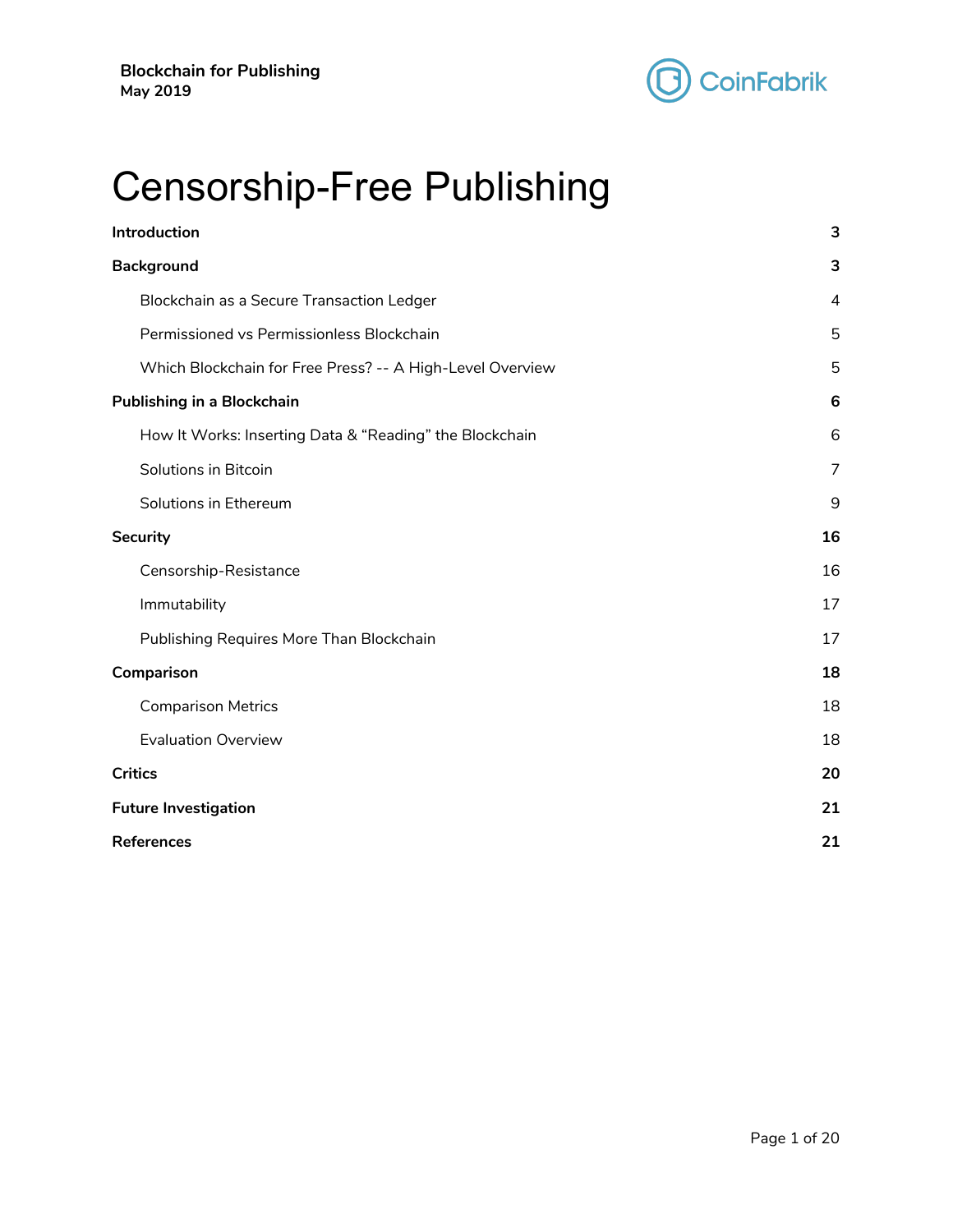

# <span id="page-1-0"></span>Introduction

Bitcoin is said to bank the unbanked. Why? In contrast to the traditional bank system, where new clients must provide personal information to open an account, the only requirement to join the Bitcoin financial system is of technical nature: a device to run the software to communicate with the Bitcoin network. No entity decides who is allowed to participate in the network -- an interesting feature also useful for a censorship-free press application.

Blockchains are already used to store *non-financial* data for diverse purposes, e.g. to prove authorship of ideas or to prove the existence of a document. One of the largest files stored successfully into the Bitcoin blockchain is an image of Nelson [Mandela.](http://static.righto.com/images/bitcoin/Nelson_Mandela.jpg) A user managed to insert this photo of about 14 KB. In truly decentralized blockchains, a *valid transaction* -- the standard format of transactions defined in each blockchain -- almost always passes onto the ledger. Hence, not only there is no entity who gives permissions to join the network, there is also no one who might filter out content.

The mechanism to "chain" the blocks of transactions together does not allow to tamper data, once they enter into the blockchain. And, crucial for the avoidance of *single point of failure,* the blockchain is replicated, i.e. nodes run a local copy of it. Therefore, blockchains are not prone to downtimes, or, in the words of a chinese student, "there is no 404 on the blockchain" ([source](http://fortune.com/2018/07/26/blockchain-technology-cryptocurrency-ethereum-censorship-free-speech/)). All this makes blockchain a promising candidate for journalists seeking censorship-free media.

In this article we begin with a short summary of blockchain technology and present a high-level analysis of censorship-resistance in various proposed consensus protocols. In the second section, the publishing process in blockchains is described with a focus on Bitcoin and Ethereum. In section three, security issues about censorship and malleability are addressed. Finally, we compare the available methods for data insertion in Bitcoin and Ethereum by measuring costs and maximum data size per transaction. The article closes with a section summarizing critics and an outlook for future research.

# <span id="page-1-1"></span>**Background**

Blockchain is a distributed ledger technology (DLT), i.e. a network protocol to securely communicate state transitions of a shared database. Since there are already many sources explaining blockchains (e.g. [6]), we will just take a look at the concepts relevant to our discussion.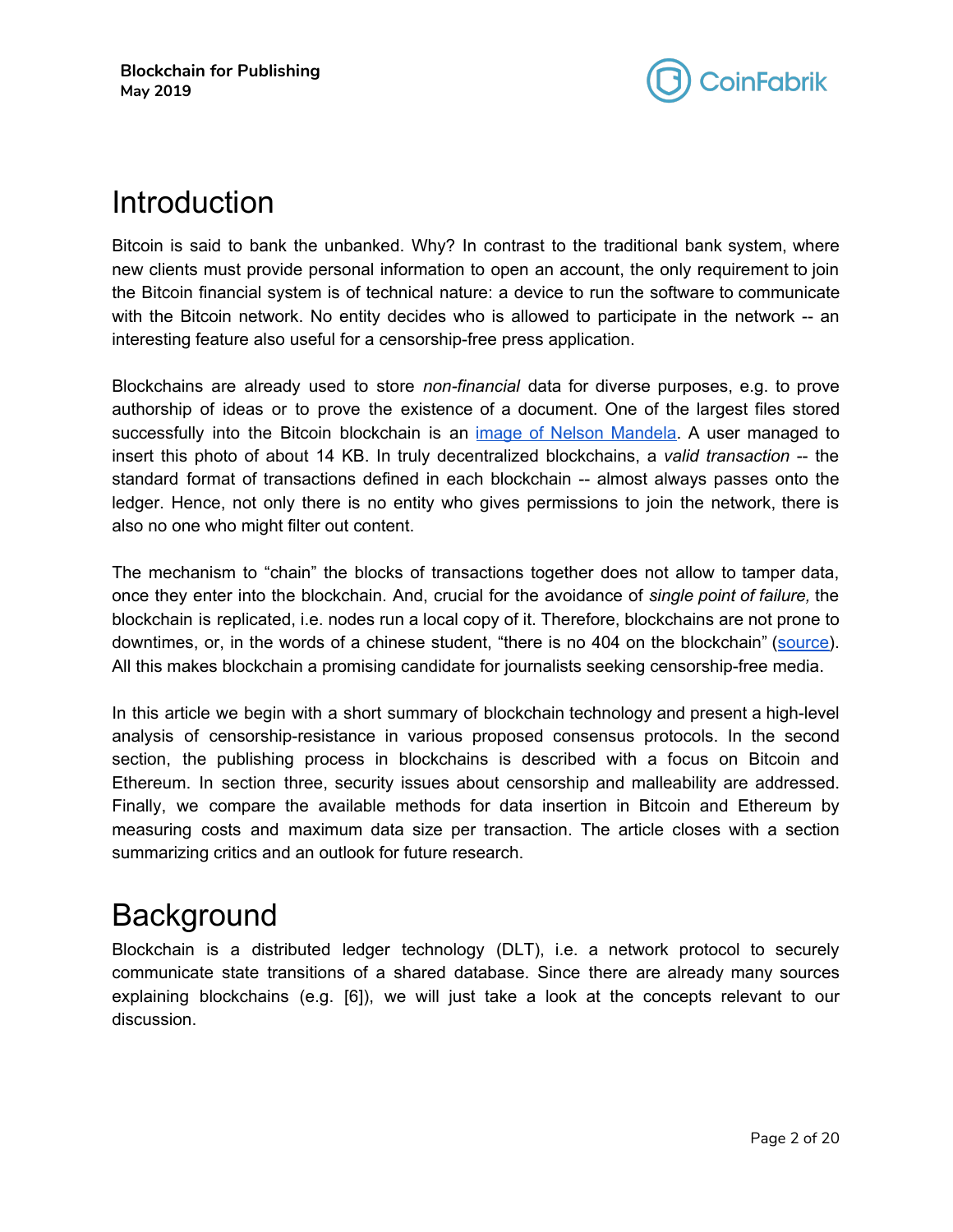

### <span id="page-2-0"></span>Blockchain as a Secure Transaction Ledger

Blockchains use a peer-to-peer network to communicate new transactions and find a consensus about their validity. Peers of the network are identified by public-private key pairs, where their public key serves as their identity and account address, whereby their private keys are used to identify themselves and authorize transactions. One node per round is elected to propose the next block of transactions for the append-only ledger. The remaining nodes accept or discard the proposal, and update their local copy correspondingly. In Proof of Work (PoW) blockchains, like Bitcoin or Ethereum, validating peers are called *miners*, in Proof of Stake (PoS) or classical Byzantine Fault-Tolerant protocols (BFT) - see below - , they are usually referred to as *validators*. These nodes usually have a full copy of the blockchain in order to validate transactions, they are often referred to as *full nodes*.

In order to protect the network communication from denial of service attacks and spamming, transactions must be of a specific format and satisfy a certain criteria to be gossiped from one node to the other. Furthermore, to protect blockchains from invalid transactions, incentives to behave correctly are set. In blockchains like Ethereum, which allow general-purpose computing, fees must be paid to prevent denial of service attacks. It is very important to take this into account when non-financial data must be passed onto the blockchain. A generic definition of a *standard transaction* can loosely said to be a transaction which:

- is authorized through a digital signature belonging to the account *or* coin owner,
- does not exceed the account balance *or* must be an unspent coin, and
- must be of a *standard transaction format* which depends on the blockchain.

The essential steps a valid transaction must pass - viewed from a high-level perspective - are the following:

- I. Validation: Miners or validators collect transactions, validate them and participate in the election process to be the block proposer for this round.
- II. Consensus: Miners or validators vote on the block proposal on the basis of the validation of block content and verification of block proposer's winning ticket. There are different ways to introduce a voting mechanism which will be quickly mentioned below.
- III. Rewards and Fees: Block proposers whose blocks are accepted by the network, are compensated by a reward and transaction fees. This influences the behaviour of miners and validators in choosing and validating transactions.

Nodes who follow the rules of the protocol are called *honest* nodes. Secure blockchain protocols guarantee that all peers have a *consistent* view of the ledger and that all valid transactions finally enter into the ledger (a property usually called liveness or availability), even in the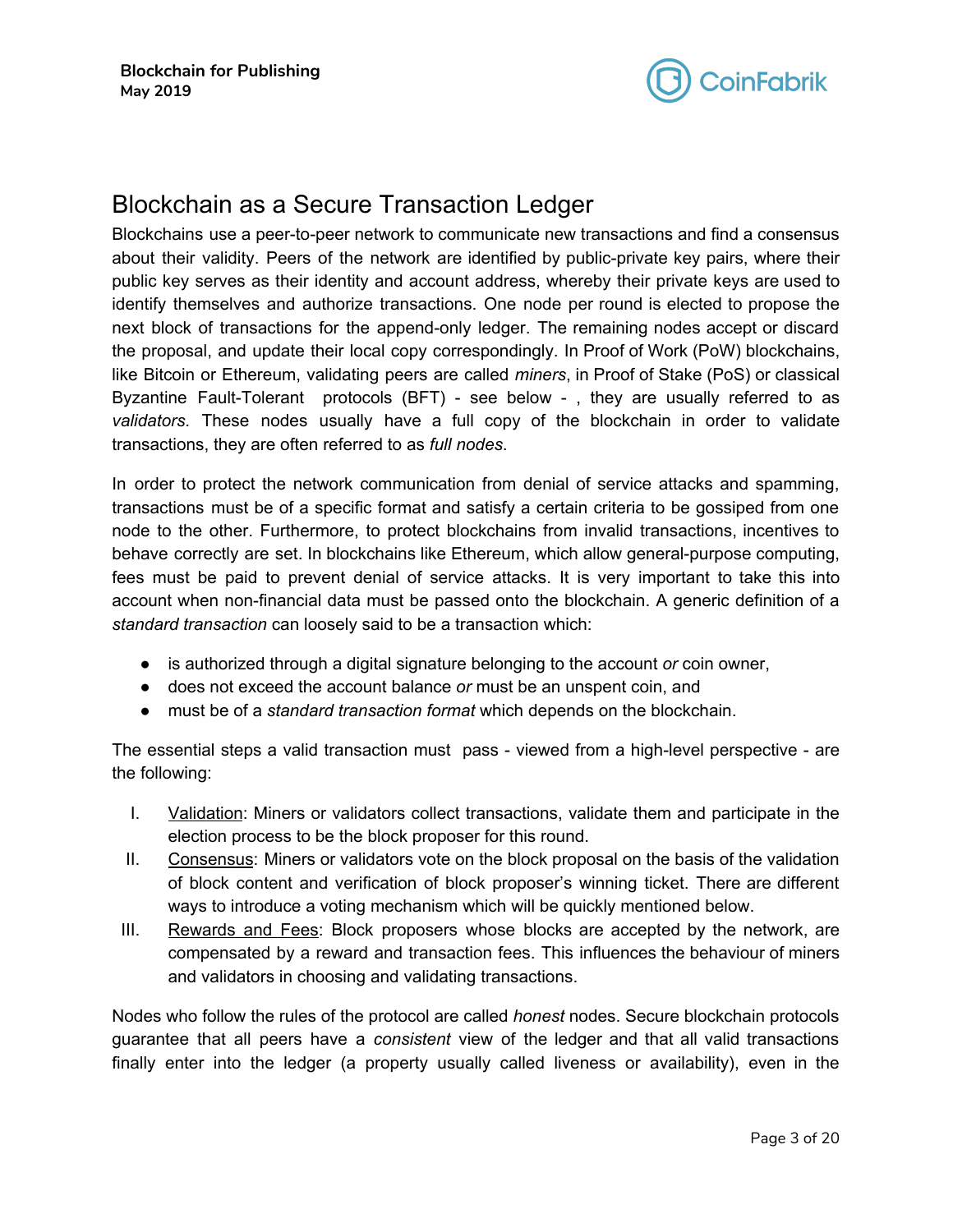

presence of malicious nodes. This requires at least a certain percentage of honest nodes in the network, usually 51% (in PoW or PoS) or 67% in classical BFT.

The immutability of data is achieved by the use of a *hash [function](https://en.wikipedia.org/wiki/Hash_function)* which links the successive blocks. The link to a new block in the chain ties the content of the block and its timestamp to the block itself not allowing any alteration afterwards. Using the SHA-256 hash function as in Bitcoin or Ethereum, there is no practical threat that permits data to be changed once placed in the blockchain. Threats beyond the security protocol will be addressed in the security section.

### <span id="page-3-0"></span>Permissioned vs Permissionless Blockchain

In a traditional database system, a *writer* is any entity which has the permission to write content to the database. In DLT this would correspond to a miner or validator that is involved in the consensus protocol and proposes a new block for the distributed ledger. A *reader* in a blockchain system is any user which is not extending the distributed ledger, but participating in either sending a new transaction to the network, or by simply observing the content of the blockchain. There is an important difference between permissionless and permissioned blockchains.

The defining feature of a *permissioned* blockchain is that a central authority (CA) decides and attributes the right to individual peers to participate in the write or read operations of the blockchain. This enables to limit the set of readers and writers. The central entity may change through time, and old authorities may hand their rights to other peers (e.g. Quorum of J.P.Morgan and Multichain). Depending on how the read permissions are set, a permissioned blockchain is called private or public, if reading is only allowed to specific nodes or to everyone.

*Permissionless* blockchains are defined by the property that any peer can join and leave the network as reader and writer at any time. There is no central entity which manages the membership, or which could ban readers or writers. This implies for a publishing platform that anyone can write and read content which is essential for censorship-resistance.

# <span id="page-3-1"></span>Which Blockchain for Free Press? -- A High-Level Overview

The two major threats for censorship-free publishing in the permissioned setting are the right settings to participate in the writing process and the small network size. The central authority decides who has the permission to extend and read the shared ledger. This requires a strong trust assumption about the authority. This authority can be a single entity or a consortium (see Hyperledger Fabric or Multichain), but in both cases it is a small group to be trusted not to censor data. On the other hand, the size of the set of validating nodes in classical BFT protocols used in permissioned blockchains does not scale in network size. It is a small number of nodes,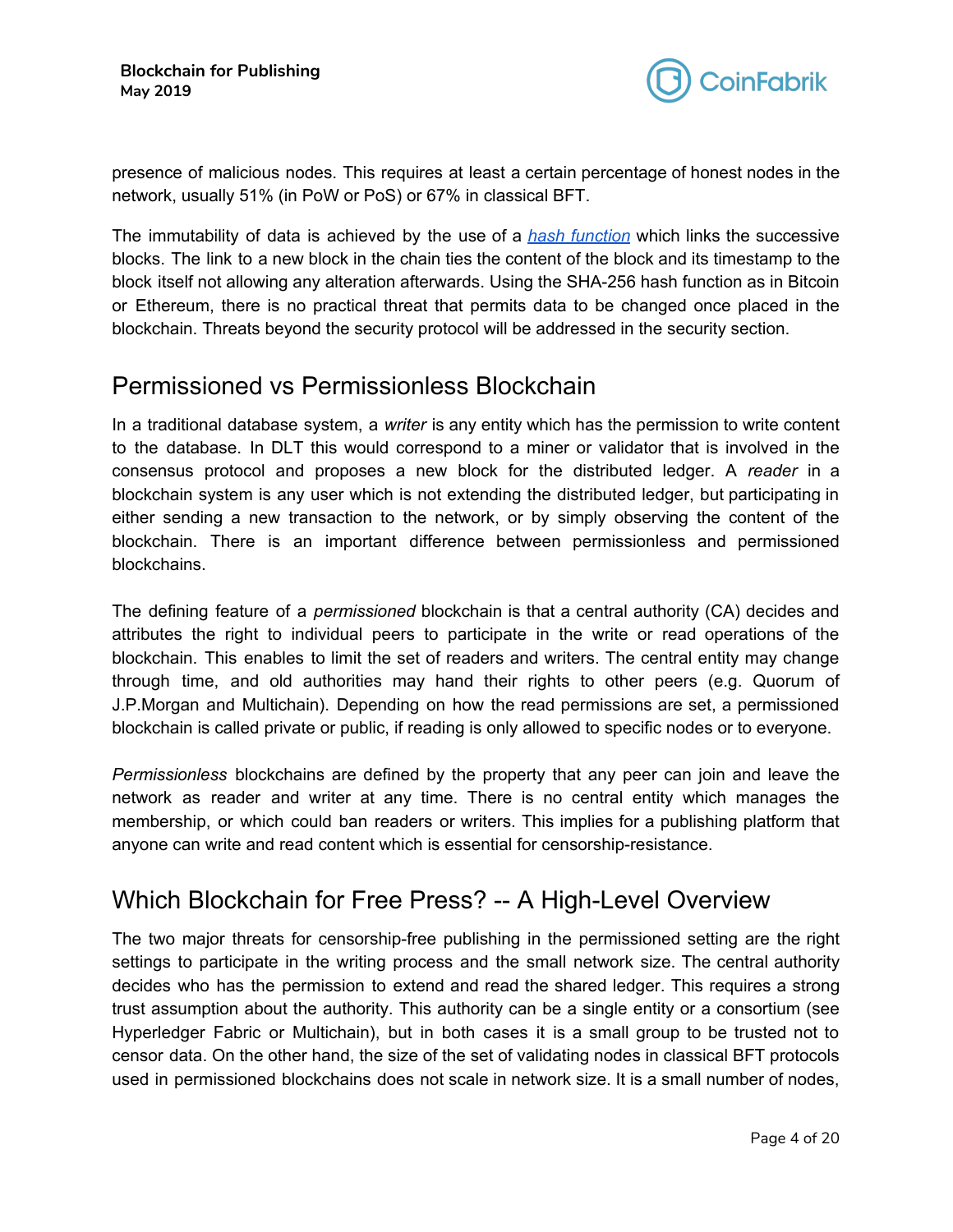

e.g. 4-8 in Practical Byzantine Fault-Tolerant protocol (PBFT). This means that in case that these nodes collude, data insertion or transparency cannot be guaranteed.

Although BFT protocols used in permissioned blockchains do not allow a rollback, there is no protection against the threat to go back in the transaction history, if all nodes and the central authority decide to do so in order to change the data. They can enforce this beyond the protocol. It was one of the great achievements of the Bitcoin blockchain to be truly permissionless and to be practical for a big network size, e.g. thousands to millions of nodes, where collusion of a small set of validators can be neglected. As long as the majority of the mining power behaves compliant to the protocol, the security of the blockchain is guaranteed, e.g. valid data enter into the blockchain and are communicated consistently.

Today in practice though, there are mining pools possessing major parts of the hashing power, so a collusion between them could lead to a >51% attack making the security guarantees invalid. The Proof of Stake protocols (PoS) do not depend on external resources (energy in the case of PoW), so they are not prone to the threat of mining pools and are truly decentralized while running on large networks without big computational overhead. Instead of being based on the principle "one cpu, one vote", the power to vote is determined by "one stake, one vote". The protocols of Algorand, Avalanche and Cardano prove the viability of this approach. Certainly, unequal distribution of stake incurs other problems.

The scalability problem of Bitcoin blockchain made the community search for alternative consensus protocols. Besides PoS, another prominent proposal is the delegated Proof of Stake (DPoS) consensus, e.g., in EOS, Steemit, or Tron. In these protocols, delegates validate transactions, and can be outvoted, if they behave maliciously. The principle is similar to how a democracy works. Slightly critical in this context is the fact that for short periods, delegates in the committee (21 in EOS case), may reject certain data from entering into the blockchain, as delegates who hinder to insert data, first need to be outvoted.

To sum up, only truly decentralized blockchain protocols can provide guarantees for a censorship-resistant press application. The Bitcoin and Ethereum blockchain are decentralized blockchains with practical limitations. Interesting alternatives are PoS and DPoS blockchains, or protocols even beyond these examples.

# <span id="page-4-0"></span>Publishing in a Blockchain

### <span id="page-4-1"></span>How It Works: Inserting Data & "Reading" the Blockchain

**Preparation & Broadcast of Non-Financial Transactions:** Each blockchain has its specific standard transaction formats. Honest peers do not gossip non-compliant transaction formats to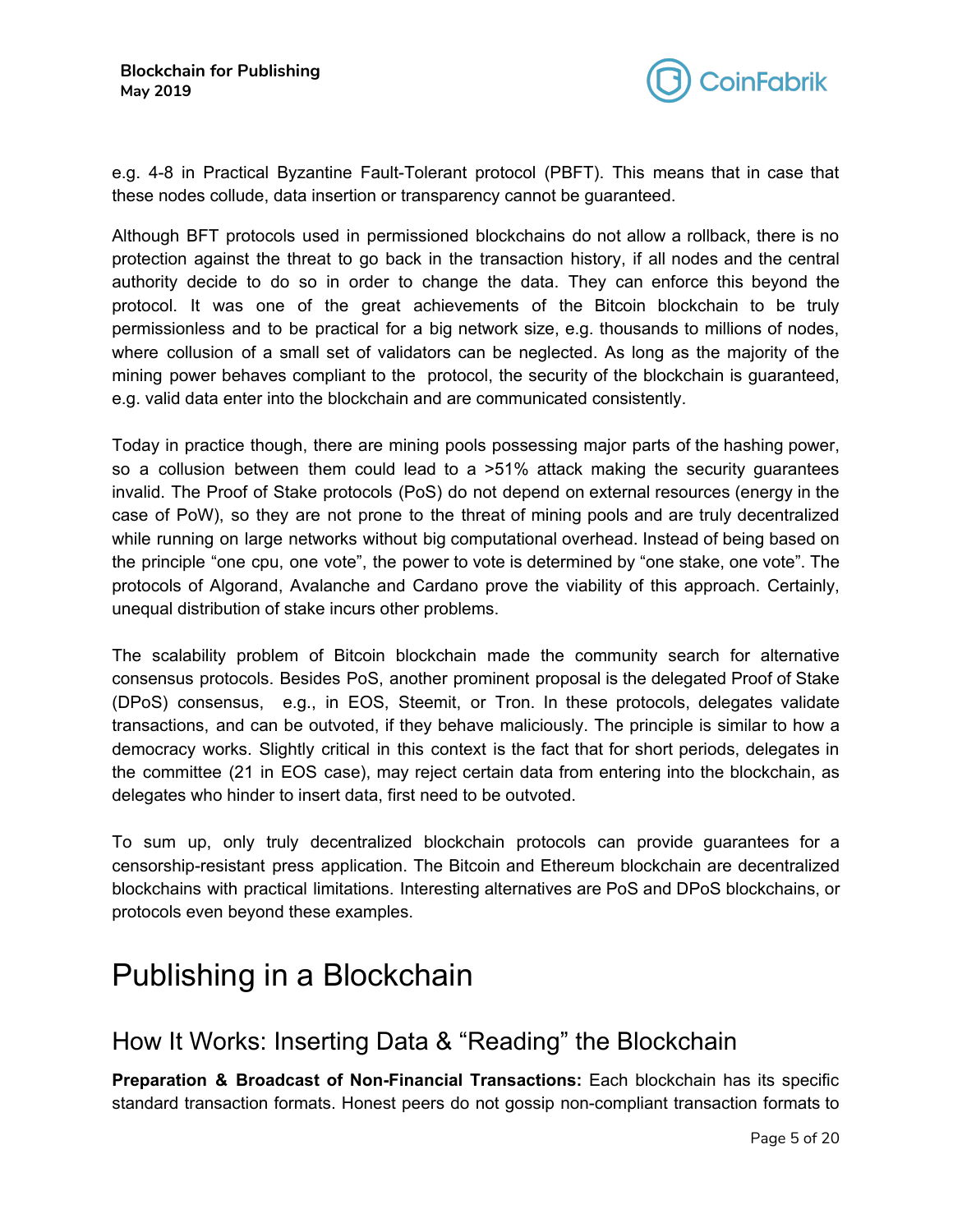

protect the network against Denial of Service attacks. Therefore, to insert non-financial data, it is necessary to do so in a standard-compliant way respecting format and data size, before broadcasting it to the network.

**Collection of Transactions and Consensus:** Miners or validators collect pending transactions, validate, and pack them into a block. The winner of this round will broadcast the block to the network who decides whether or not to accept the new block and update their local copy. This process depends on the consensus rule of the blockchain design.

**Reading the Blockchain**: Data stored in the blockchain must be indexed to find them for reading out the content. Large sized files might be split in various transactions, and need to be indexed to link them together. Indexing may be achieved either inside (using metadata stored inside transactions) or outside the blockchain.

### <span id="page-5-0"></span>Solutions in Bitcoin

#### **Overview**

Bitcoin transactions must reference to coins which have been sent previously to a public key address. To authorize a new transaction, the owner of the coin must provide a proof that this coin belongs to her public key address using her private key to generate a cryptographic signature. The relevant information to let the remaining network nodes prove the correctness of the signature is written in the *input scripts* of Bitcoin transactions. Furthermore, transactions specify the receivers of the transfer, again specified by public key addresses which are written into the *output scripts* of the transactions.

Non-financial transactions must appear valid to the Bitcoin miners so that they do not discard them. The conditions for a valid transaction are:

- **Minimum Transfer Amount**: The minimum output value of a transaction is currently about 546 satoshis to be not considered as dust (as of June 7, 2019).
- **Minimum Fees**: The fees are determined by the size of the output and the input script. The current average fee per byte is about 39 Satoshi (cf. <https://bitcoinfees.info/>, as of June 7, 2019)
- **Maximum Data Size**: The total upper limit of a standard Bitcoin transaction is 100 KB. Input and output scripts may carry specific data of limited size.
- **Unspent Coin**: The input script must reference to an unspent output script.

Transactions that deviate from these rules are considered non-standard and will not be picked by most miners. As we will see below, transactions containing non-financial data may look different from standard transactions. Non-standard transactions may pass to the blockchain anyway, but some with lower probability, and are more critical to future protocol changes.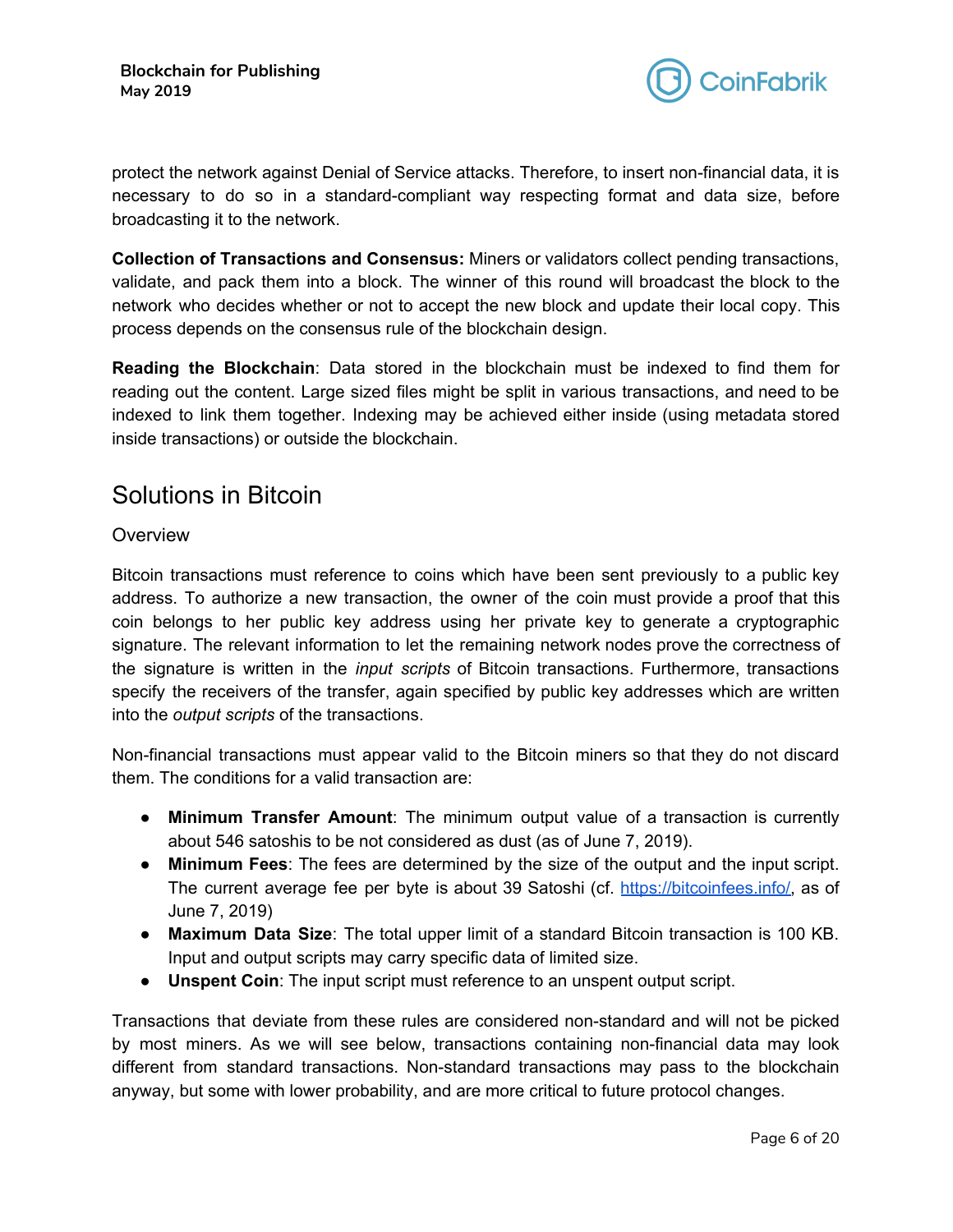

#### Data Insertion Methods

Output script:

In [\[1](#page-19-2)],[[2\]](#page-19-3), the authors identify 5 output script types that are template-compliant which do not involve the input script. Since miners cannot distinguish between legitimate public key address hashes and arbitrary binary data, output scripts can easily be used to insert data indistinguishable to the miners. A disadvantage of the use of output scripts is that users must burn bitcoins as they replace valid receiver addresses with arbitrary data. The following output scripts can be used to insert arbitrary data:

**Pay-to-Public-Key (P2PK):** Data stored instead of an output of 33 bytes compressed key or 65 bytes uncompressed key together with a non-dust amount of bitcoin to burn.

**Pay-to-Public-Key-Hash (P2PKH):** Data stored instead of an output public key hash together with a non-dust amount of bitcoin to burn. This allows to store 20 Bytes per output.

**OP RETURN:** This is a place to store 80 bytes per transaction which is a provably unspendable UTXO that the miners do not need to track.

**Multi-Signature**: E.g. in case of 1 out of 3 multi-signature script, data can be stored instead of 3 public key hashes, or with 1 real and two unreal signatures in which case the transaction stays spendable (more details in [\[1](#page-19-2)]).

**Coinbase transaction:** Arbitrary data up to 100 bytes can be stored in one transaction per block, but this option is only available to miners.

#### Input script:

This requires a more sophisticated technique. Input scripts allow bigger size data to be inserted, but must maintain their valid semantics. To achieve this, the input script must refer to a valid output script, e.g. by using a dead branch inserted previously. These transactions are not stored in the list of unspent transaction output set. As described in [1] (see Loc. cit. for more details), there are two special ways to do so:

**Pay-to-Script-Hash (P2SH):** These data refer to the unspent coin. Data can be stored in the redeem script (limit 520-byte) and/or in the part of the input script followed by the redeem script (limited by the 1650 bytes total limit of the input script). More advanced methods to store data are mentioned in [1]:

- ❏ Data Drop Method: Data get stored in the redeem script.
- ❏ Data Hash Transaction: This uses the script following the redeem script.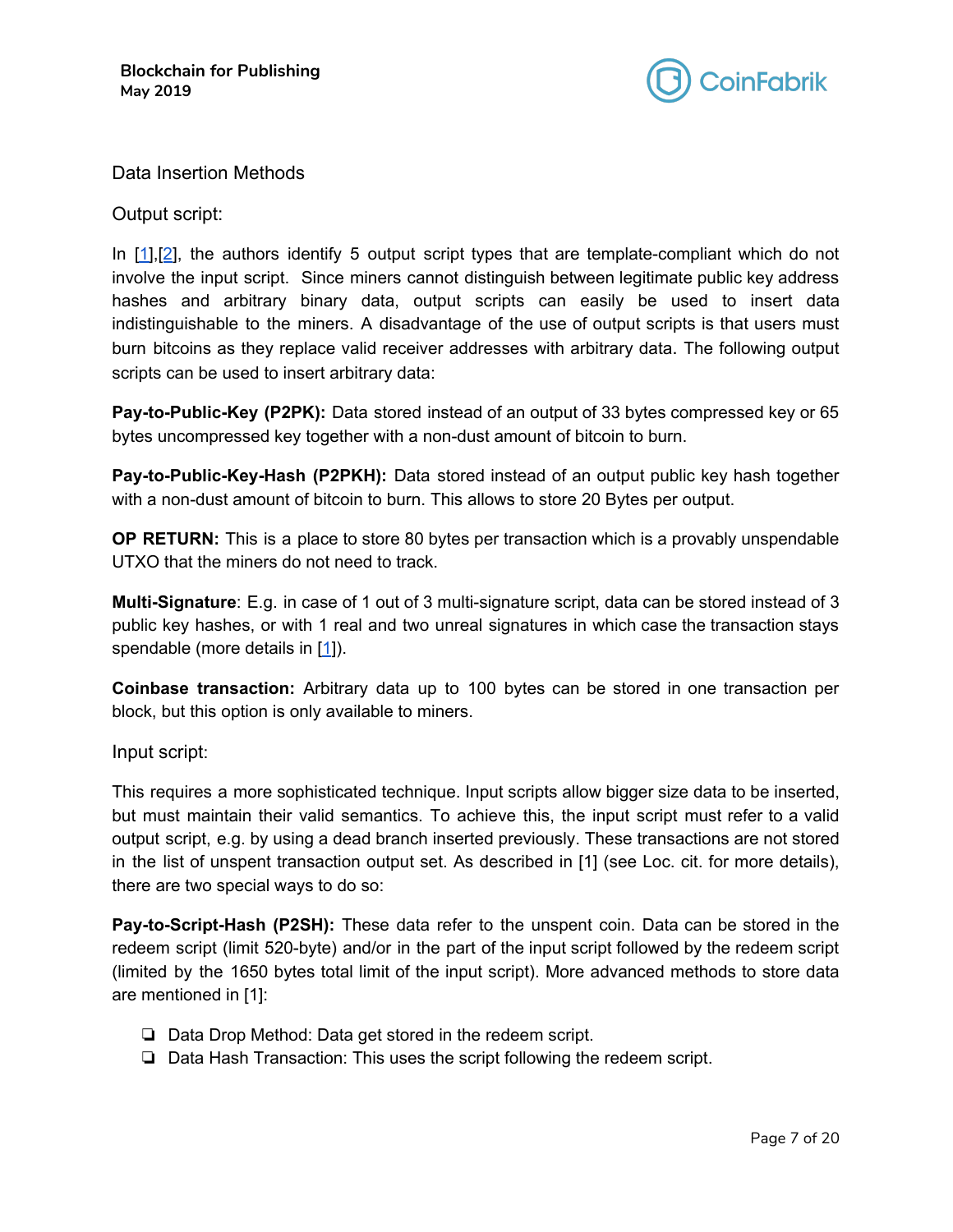

Data Reconstruction:

Output scripts in the P2PKH larger than 20 Bytes must be spilt in various output scripts, either within one transaction or, if larger than the maximum size (see the table below), in various transactions. Data need to be linked together either onchain or offchain to allow a reconstruction of datasets stored in the blockchain. One may use the output script to store metadata, e.g. a reference to the transaction ID of the next chunk of data stored in another transaction.

Input scripts may store data using the methods Data Drop and/or Data Hash. As shown in [1], within a single transaction, the maximum file size can be of 96,060 bytes. Files larger than this, require again an indexing of the split data.

Selected Content Insertion Service:

● [Apertus:](http://apertus.io/) This service allows fragmenting content over multiple transactions using an arbitrary number of P2PKH output scripts. Besides further features, Apertus works also for Litecoin, Dogecoin, and others.

The authors of [1] found that the P2FKH is the method more widely spread, although, it creates the most unspendable UTXO bloat, requires the largest overhead, and is the most expensive. They argue that its popularity can be explained by its simplicity of implementation.

### <span id="page-7-0"></span>Solutions in Ethereum

This is a step by step guide that shows how to publish a text in the [Roptsten](https://ropsten.etherscan.io/) testnet of Ethereum. In order to publish in the [Mainnet](https://etherscan.io/) you will need to select it in the first step of the following tutorial.

- 1. Install [MetaMask](https://metamask.io/) in your browser and select Ropsten as your network
- 2. Make sure you have enough Ether in your MetaMask account
- 3. Deploy a Smart Contract
	- 3.1. Go to [Remix](http://remix.ethereum.org/)
	- 3.2. Select the Solidity Environment

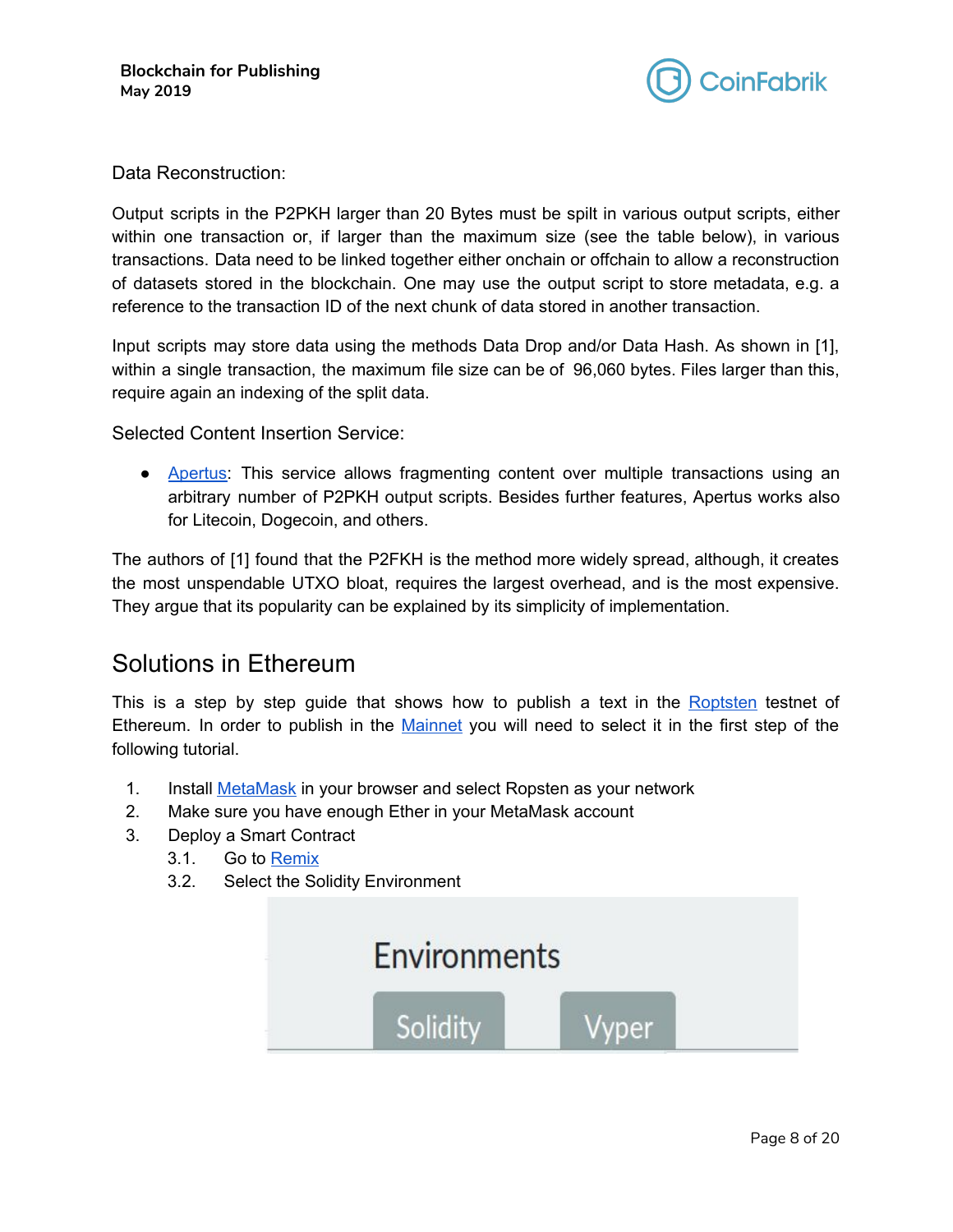

3.3. Create a new File



3.4. Insert the following code

```
pragma solidity ^0.5.9;
contract CoinFabrik {
       event Flag(address indexed _from);
       function() external {emit Flag(msg.sender);}
}
```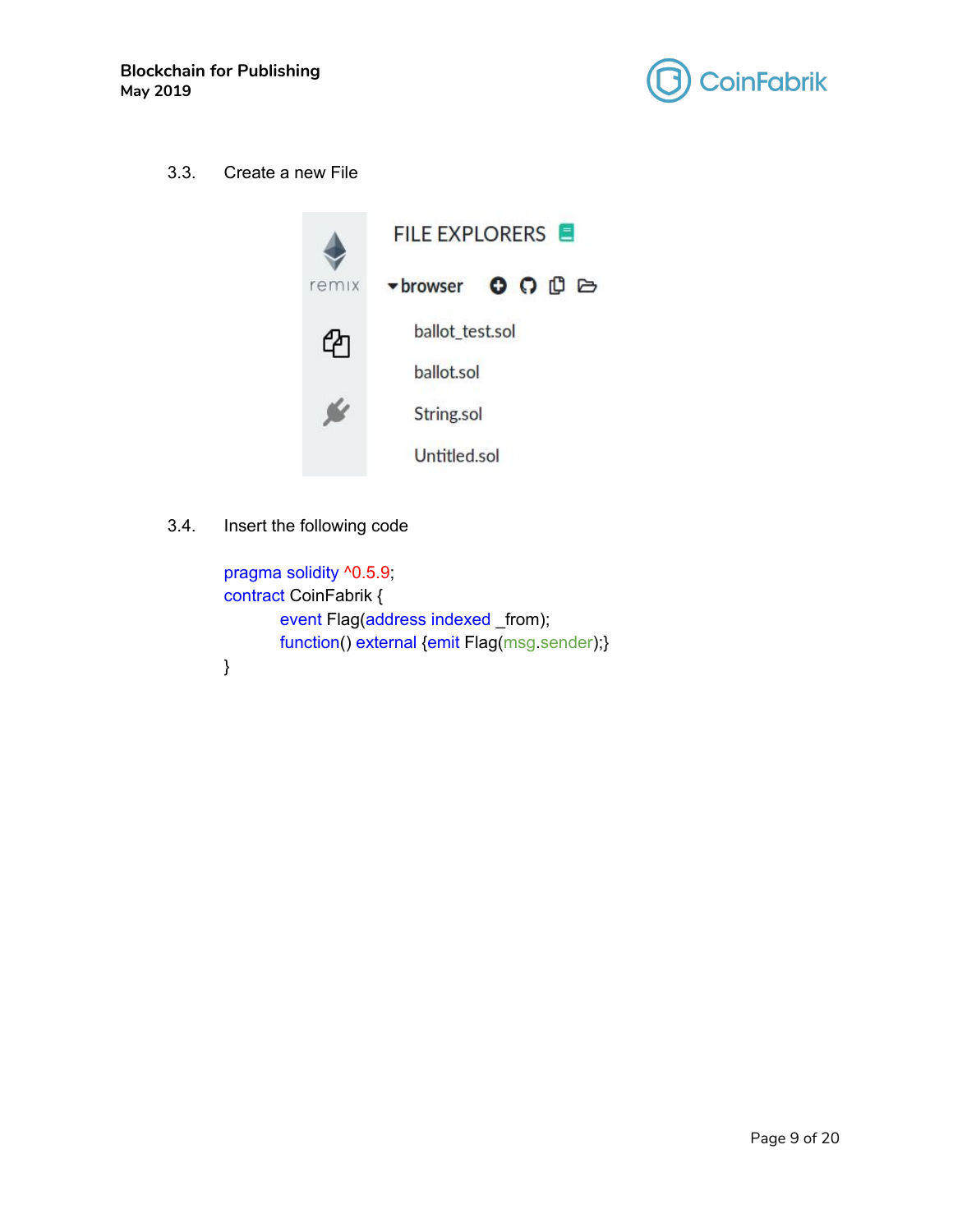



3.5. Select the correct Solidity Version (0.5.9) and select your file. After that compile your Smart Contract

| SOLIDITY COMPILER             |                                       |  |
|-------------------------------|---------------------------------------|--|
| Compiler                      | 0.5.9+commit.e560f70d                 |  |
| <b>EVM Version</b>            | compiler default                      |  |
|                               | Compile <no file="" selected=""></no> |  |
| <b>Compiler Configuration</b> |                                       |  |
| Auto compile                  |                                       |  |
| <b>Enable Optimization</b>    |                                       |  |
| Hide warnings                 |                                       |  |
| No Contract Compiled Yet      |                                       |  |

Finally, select Auto Compile

3.6. Deploy the contract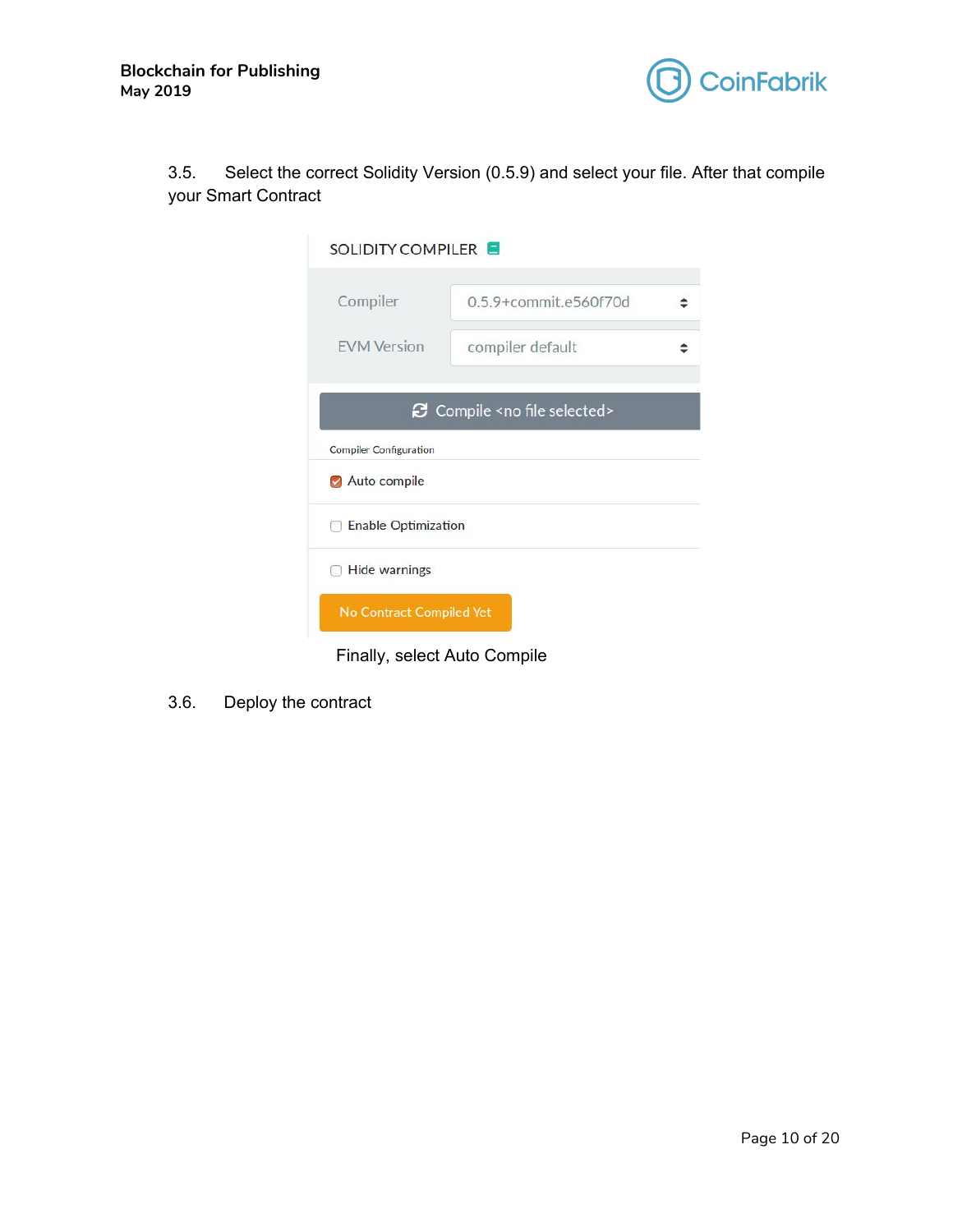

|              | 3.6.1. In the window below select "Injected Web3" in the environment slot. After that, |  |  |  |  |
|--------------|----------------------------------------------------------------------------------------|--|--|--|--|
| press Deploy |                                                                                        |  |  |  |  |

| remix         |                           | <b>DEPLOY &amp; RUN TRANSACTIONS</b>        |        |
|---------------|---------------------------|---------------------------------------------|--------|
| r             | <b>Environment</b>        | Injected Web3                               | i      |
|               | Account O                 | Ropsten (3) network<br>0xbe5c08fd (0.       | ÛØ     |
|               | <b>Gas limit</b>          | $rac{1}{2}$<br>3000000                      |        |
|               | Value                     | $\circ$                                     | wei    |
| $\frac{1}{2}$ | CoinFabrik                |                                             | i<br>÷ |
|               | <b>Deploy</b><br>or       |                                             |        |
|               | <b>At Address</b>         | Load contract from Address                  |        |
|               | Transactions recorded: 0  |                                             |        |
|               | <b>Deployed Contracts</b> |                                             | 血      |
|               | interact with.            | Currently you have no contract instances to |        |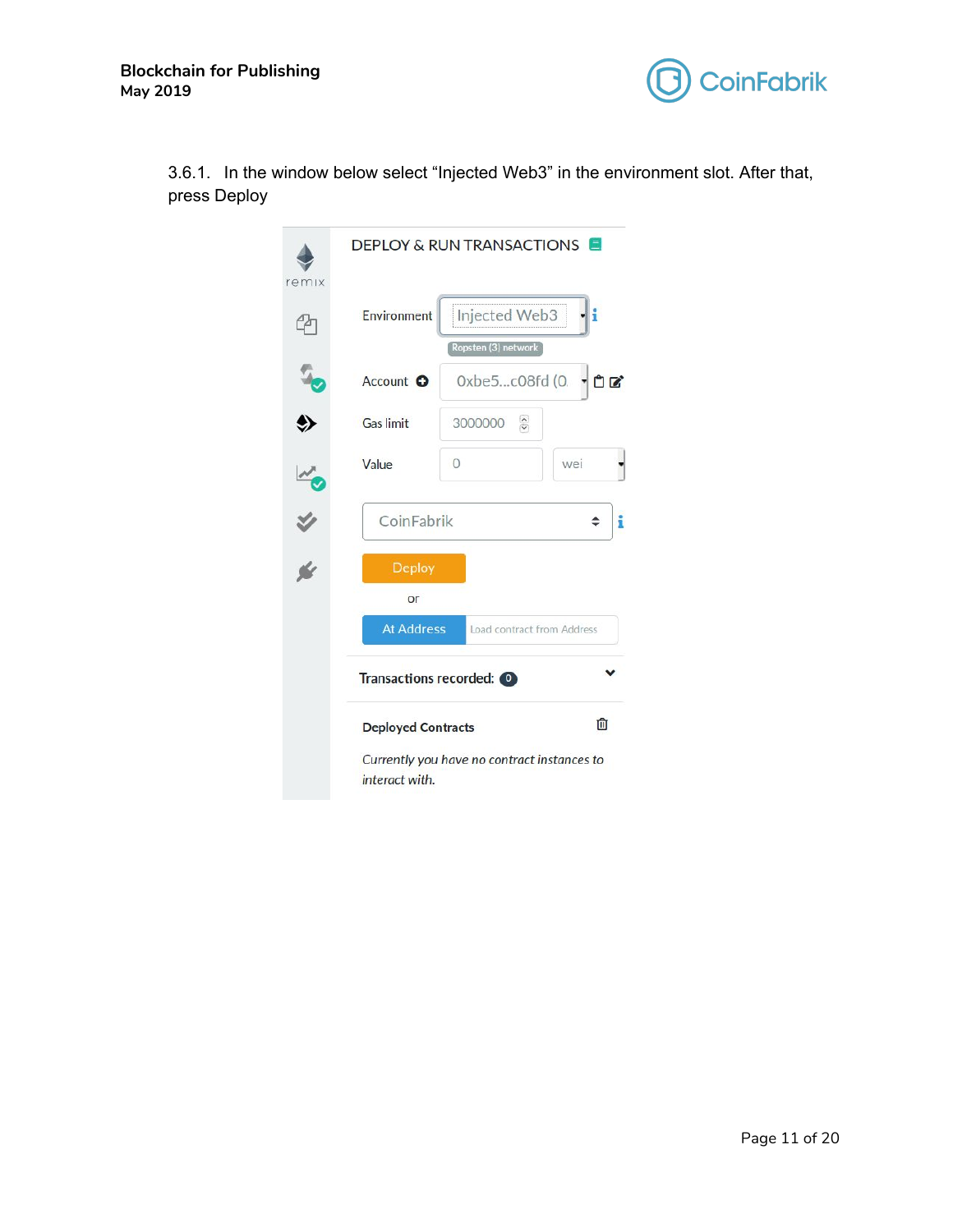

3.6.1.1. Confirm the transaction in MetaMask



#### 3.6.1.2. Wait for the transaction to be confirmed

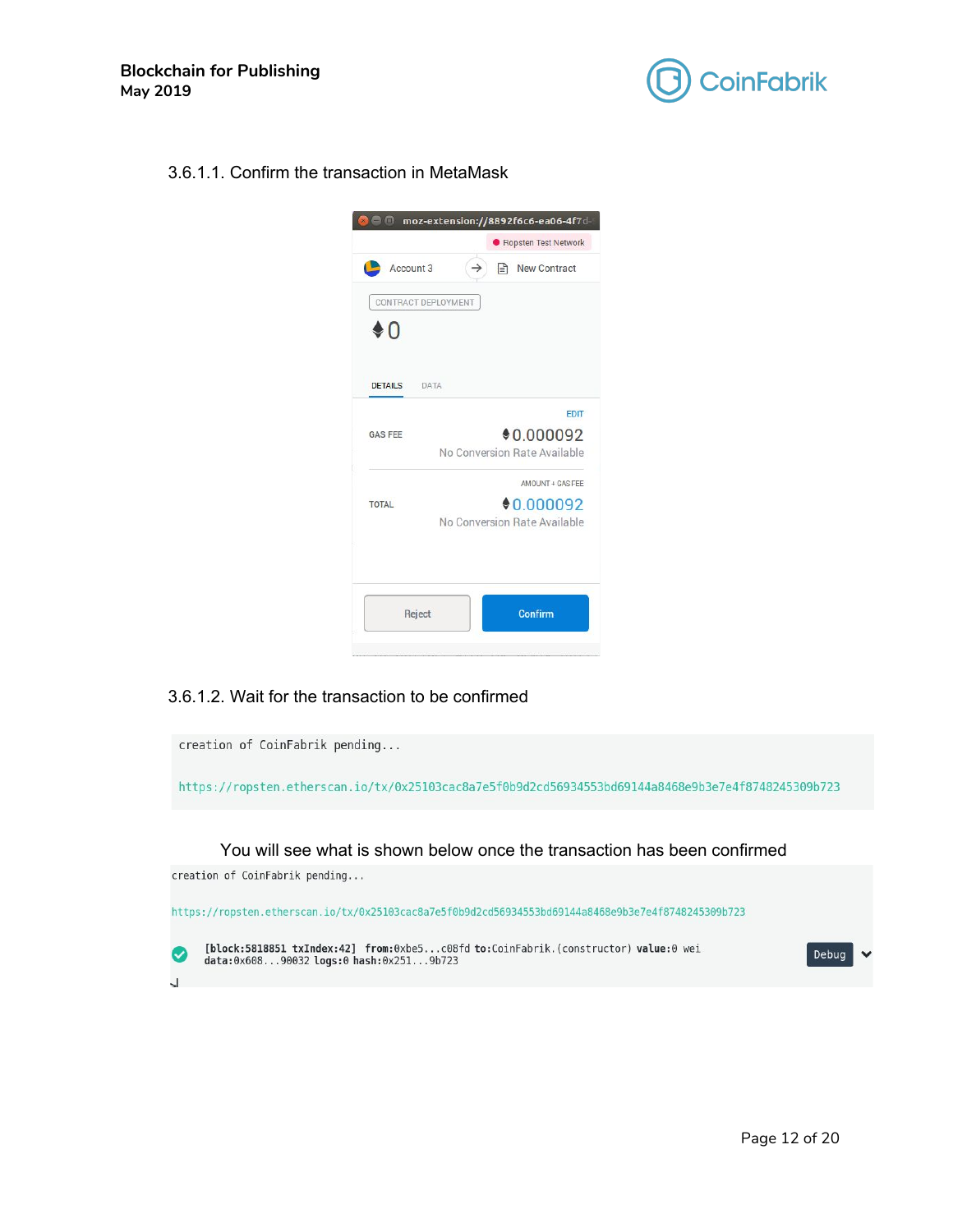

- 4. Interact with the contract and upload the text
	- 4.1. First, select the instance of your contract and interact with the fallback function by setting the string you want to upload. Then, press the "(fallback)" button and confirm the transaction

| <b>Deployed Contracts</b> |                                       |  |
|---------------------------|---------------------------------------|--|
|                           | CoinFabrik at 0xbb4df817 (blockchain) |  |
| (fallback)                | "example text"                        |  |

#### 4.2. Wait until the [transaction](https://ropsten.etherscan.io/tx/0xac1f94d742ebe49e86a37d37298388744b82548d353a709bfcc57bf7e85d5d1c) is confirmed

creation of CoinFabrik pending... https://ropsten.etherscan.io/tx/0xd73e61985324ec1138f12134724a3099166afe9c914cdadba4ad8efcd061fe22 [block:5836414 txIndex:46] from:0xbe5...c08fd to:CoinFabrik.(fallback) 0x6d3...6db42 value:0 wei data:0x307...42220

5. Check the [transaction](https://ropsten.etherscan.io/tx/0xac1f94d742ebe49e86a37d37298388744b82548d353a709bfcc57bf7e85d5d1c) and get your string

logs:1 hash:0xac1...d5d1c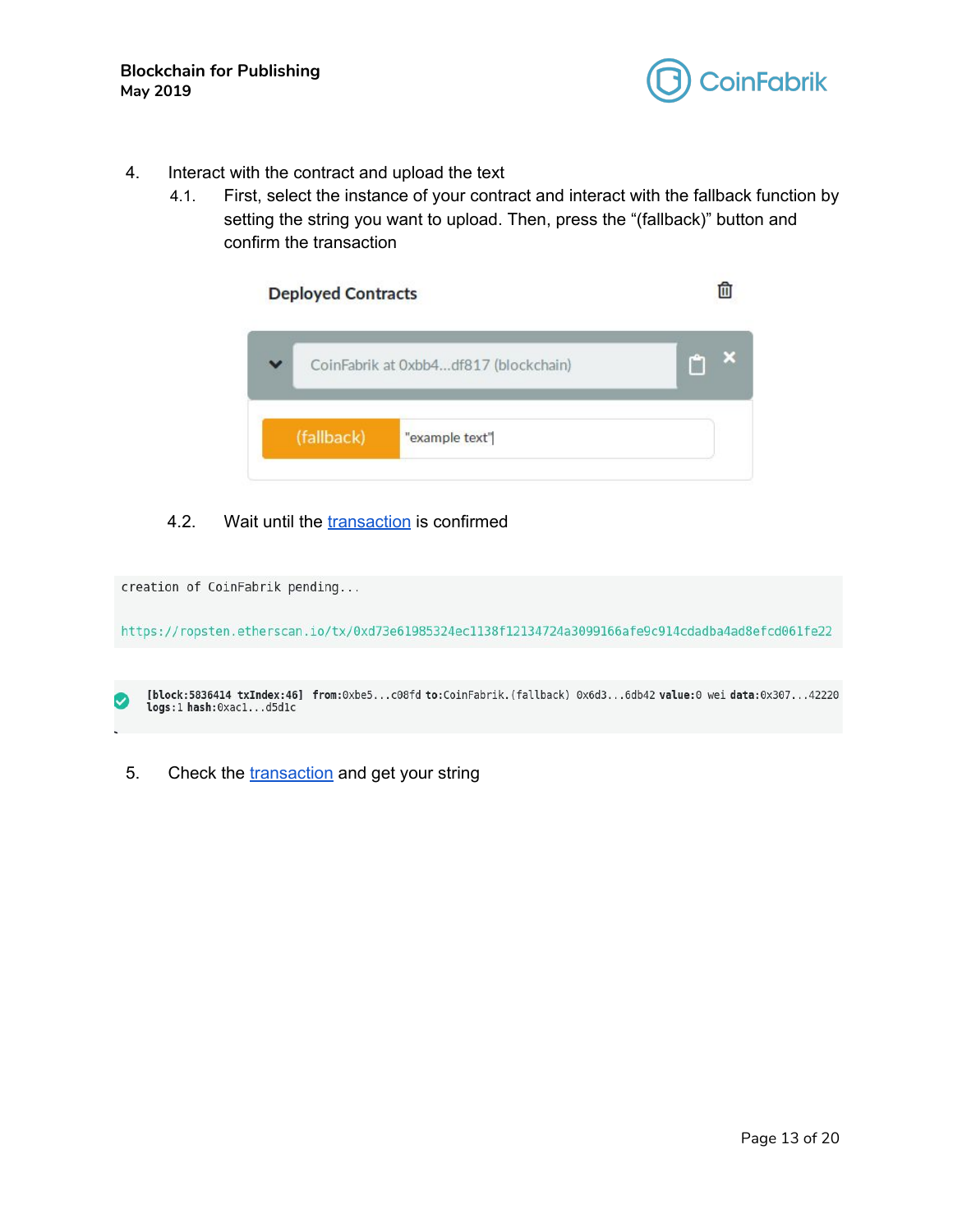

5.1. Go to the transaction link and you will see something similar to

| <b>Transaction Details</b>                     |                                                                    |
|------------------------------------------------|--------------------------------------------------------------------|
| State Changes<br>Overview                      |                                                                    |
| [ This is a Ropsten Testnet Transaction Only ] |                                                                    |
| 7 Transaction Hash:                            | 0xd73e61985324ec1138f12134724a3099166afe9c914cdadba4ad8efcd061fe22 |
| 2 Status:                                      | Success                                                            |
| 2 Block:                                       | 11 Block Confirmations<br>5819229                                  |
| Timestamp:                                     | @ 1 min ago (Jun-18-2019 04:27:17 PM +UTC)                         |
| 2 From:                                        | 0xbe597094d6bde4bee9036c116a1a78d1732c08fd 1D                      |
| $\circledcirc$ To:                             | [Contract 0xcb6e2ab252bc99e90ccc5ba5f2aa14056f0ac28c Created] 2    |
| 2 Value:                                       | 0 Ether (\$0.00)                                                   |
| 7 Transaction Fee:                             | 0.000091589 Ether (\$0.000000)                                     |
| Click to see More $\forall$                    |                                                                    |

5.2. Press "Click to see More" at the end of the panel



#### 5.3. Go to "View Input As" and select "UTF-8"

| <b>O</b> Gas Price:     | 0.000000001 Ether (1 Gwei)         |  |  |
|-------------------------|------------------------------------|--|--|
| <b>O</b> Nonce Position | 12<br>-23                          |  |  |
| <b>O</b> Input Data:    | 0x3078226578616d706c65207465787422 |  |  |
|                         | View Input As v                    |  |  |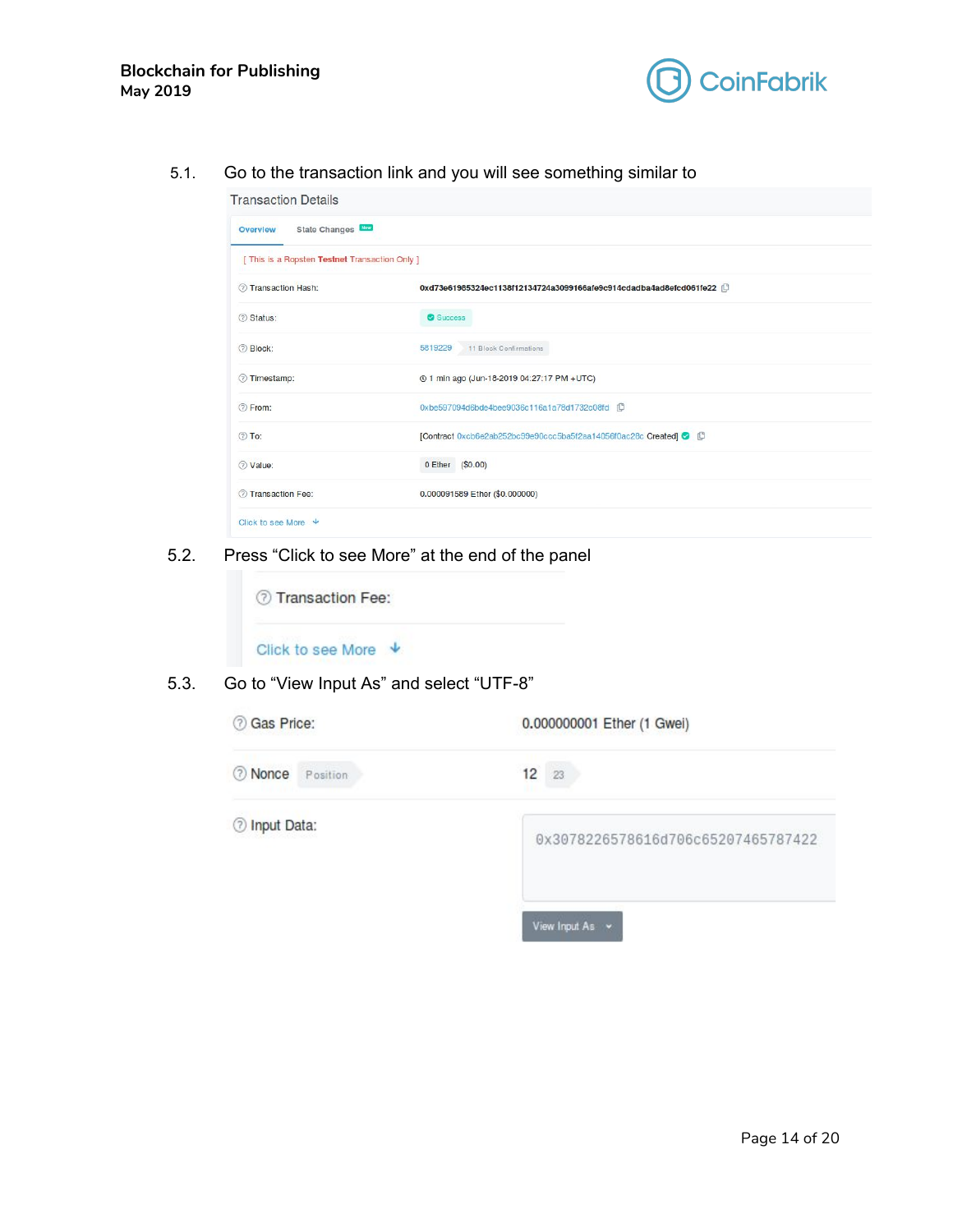

#### 5.4. End up by checking your text

|               | 0x0x"example text" |  |  |
|---------------|--------------------|--|--|
|               |                    |  |  |
| View Input As |                    |  |  |

# <span id="page-14-0"></span>**Security**

Secure blockchains always insert valid transactions ("availability") and provide a common view of the actual state of the account balances ("consistency"). But these two properties only hold under some assumptions. In case of PoW, at least 51% of the nodes must be honest and comply with the protocol's rules (not taking selfish-mining into account). Some PoS protocols must assume that 51% of the total stake is in the hands of honest users, others 67%. Classical BFT protocols must assume as well that 67% comply with the rules of the protocol. There must be also cryptographic security and network conditions to be considered, which are not discussed here. In the next two sections we have a closer look at some of the possible practical failures of censorship-resistance and immutability in blockchains.

### <span id="page-14-1"></span>Censorship-Resistance

**Transaction Validation**: Transactions can deviate from the approved transaction templates via their output scripts as well as input scripts. In theory, such transactions can carry arbitrarily encoded data chunks. But miners or validators may use detectors to check whether a transaction carries non-financial data and discard those transactions. e.g. in Bitcoin data chunk in the P2PK might be detected, but in P2PKH not, as we already mentioned. In order to protect the blockchain against "pollution" with non-financial data, miners may make use of filters (see [3]) and insert only "standard" outputs. But these changes may incur the risk of false positives which would require a fork of the blockchain. As long as the majority of the miners do not make use of filters, the insertion methods to store non-financial data are applicable in Bitcoin. Furthermore, in the Ethereum network, as a general purpose computing platform, it is even more difficult to think of filters which would not produce false positives.

**Incentive Layer:** The reward and fee system must be economically aligned to incentivize honest behaviour. Future changes (via forks) of the incentive layer may cause rejection of certain transactions because miners prefer to get the maximum profit. On the other hand, as suggested in [3] to protect the Bitcoin blockchain from insertion of illegal content, minimum fees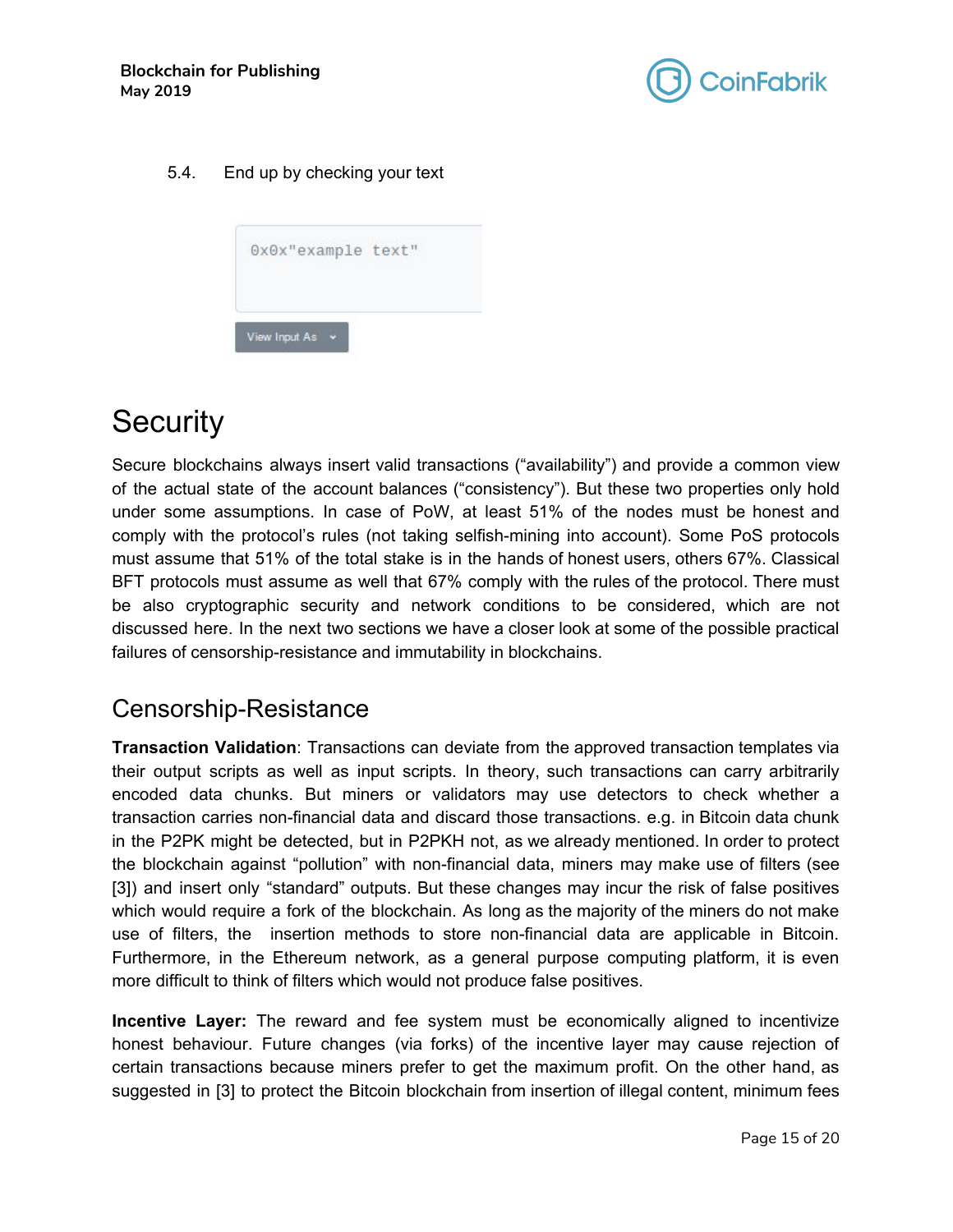

which increase with the output size can be imposed to disincentivize publishers of inserting non-financial data.

**Hard Forks:** The liveness of the protocol depends on the size of the network and whether the majority sticks to the protocol rules. Changes of the protocol (forks) may impact the usage of the blockchain for censorship-free publishing (cf. [3]). The condition to have an unchanging blockchain protocol is the existence of a critical mass of network size which is necessary to have safety assurance.

**Reading the Blockchain:** The only censorship with respect to reading the blockchain is given in the context of permissioned private blockchains. As long as there are many replicas of a permissionless blockchain, there is no threat of censorship of the stored data.

Moreover, some blockchains have special governance rules which allow special members to execute specific actions, e.g. to ban others, as in the case of Steemit (see [this](https://news.bitcoin.com/immutability-questioned-after-steemit-blog-bans-9-11-blackmailers-account/) report).

### <span id="page-15-0"></span>**Immutability**

**Block Generation:** Transaction malleability refers to a possible change of a transaction during the validation by a miner. When a new transaction is broadcast to the P2P Bitcoin network, it gets passed from node to node, with nodes verifying it and storing it into the mempool of possible transactions to include in a block. An adversarial node may receive a transaction and create a modified version of this transaction to pass along to others in the network. The malleability may impact the input script methods Data Drop and Data Hash Transactions are discussed for the Bitcoin network. We refer to [1], p. 9, for their analysis. In other blockchains, this requires further analysis.

**Mutability of the Blockchain:** Hard forks may split the blockchain and allow to reverse the transaction history to a previous time. Although those who continue with the old protocol still carry the information, new members may not be attracted to use this chain as there is only a small community left. A typical example of a hard fork is the split of the Ethereum blockchain into Ethereum and Ethereum Classic, while in this case, both blockchains are still alive.

# <span id="page-15-1"></span>Publishing Requires More Than Blockchain

Threats for censorship-free publishing may occur due to centralized components in the architecture. Although the blockchain is a decentralized peer-to-peer network, one should bear in mind that the communication with the network requires to run a full node or to take advantage of a service, e.g. a web or mobile wallet. The first variant requires to download the entire blockchain which, in the case of Bitcoin, is about 210 Gigabyte and needs several days to be synchronize with the blockchain. The second option is the use of a service who runs a full node. In this last mile, the final end-user may encounter several problems such as failure while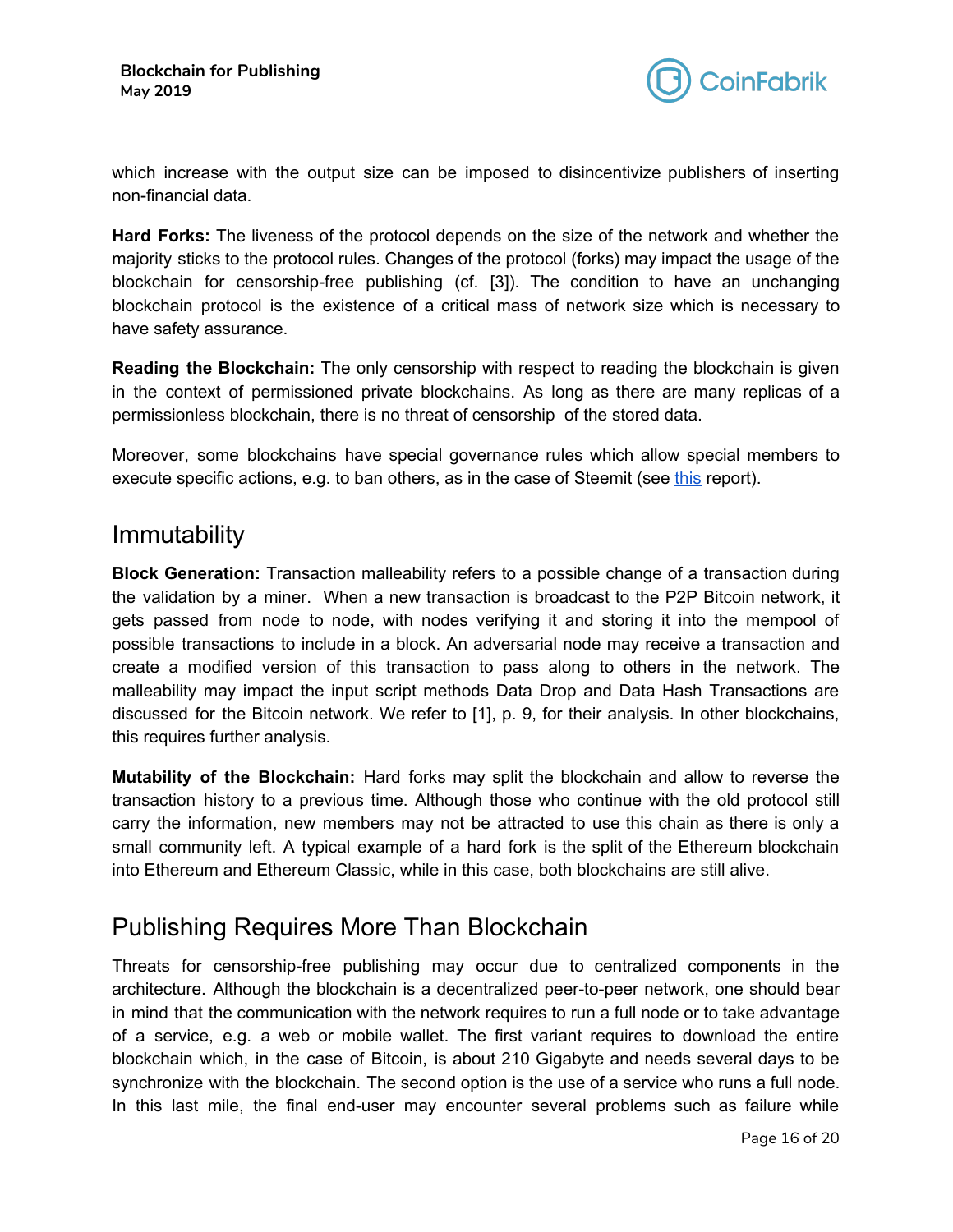

interacting with the front end, or even that the service provider denies to accept the article the user wants to publish. The defense strategy against such censorship is to change the service provider or opt for the first solution, leaving the possibility open to always insert non-financial data.

Similarly, centralization applies to "reading" the blockchain. To extract the data from the blockchain requires some more advanced knowledge. These front-end problems may affect journalists who are not experienced with the blockchain technology, and make them depend on services which are not decentralized.

# <span id="page-16-0"></span>**Comparison**

## <span id="page-16-1"></span>Comparison Metrics

In order to compare the different data insertion services on diverse blockchain networks, we consider four basic metrics.

**Maximum Data Size:** This metric refers to the maximum data size without splitting data into various data chunks with respect to the given method.

**Maximum Data Size per Tx:** This metric refers to the maximum data size which can be stored inside one transaction while splitting the data into several chunks.

**Costs per Byte:** This value indicates the price to store 1 Byte in the chosen blockchain. This cost depends on the applied fees, necessary burns, and takes the current price of the native coin into account.

**Total Cost**: This value indicates the price to store the maximum data size in one transaction.

### <span id="page-16-2"></span>Evaluation Overview

### Cost calculation in Bitcoin:

The cost of data insertion in Bitcoin is composed by the current minimum fee (39 satoshi/byte to be inserted within the next 6 blocks according to [bitcoinfees.info](https://bitcoinfees.info/) as of June 7, 2019), and the minimum non-dust value of 1100 satoshi for P2MS and 546 for other methods requiring burns. Input scripts allow to spend the transaction afterwards. We use the rate 8,101 USD per 1 BTC as of June 7, 2019.

Formula: *Total Cost* = (*Number of Bytes x* 39 *Satoshi*) + (*Number of Outputs x* 546/1100 *Satoshi*)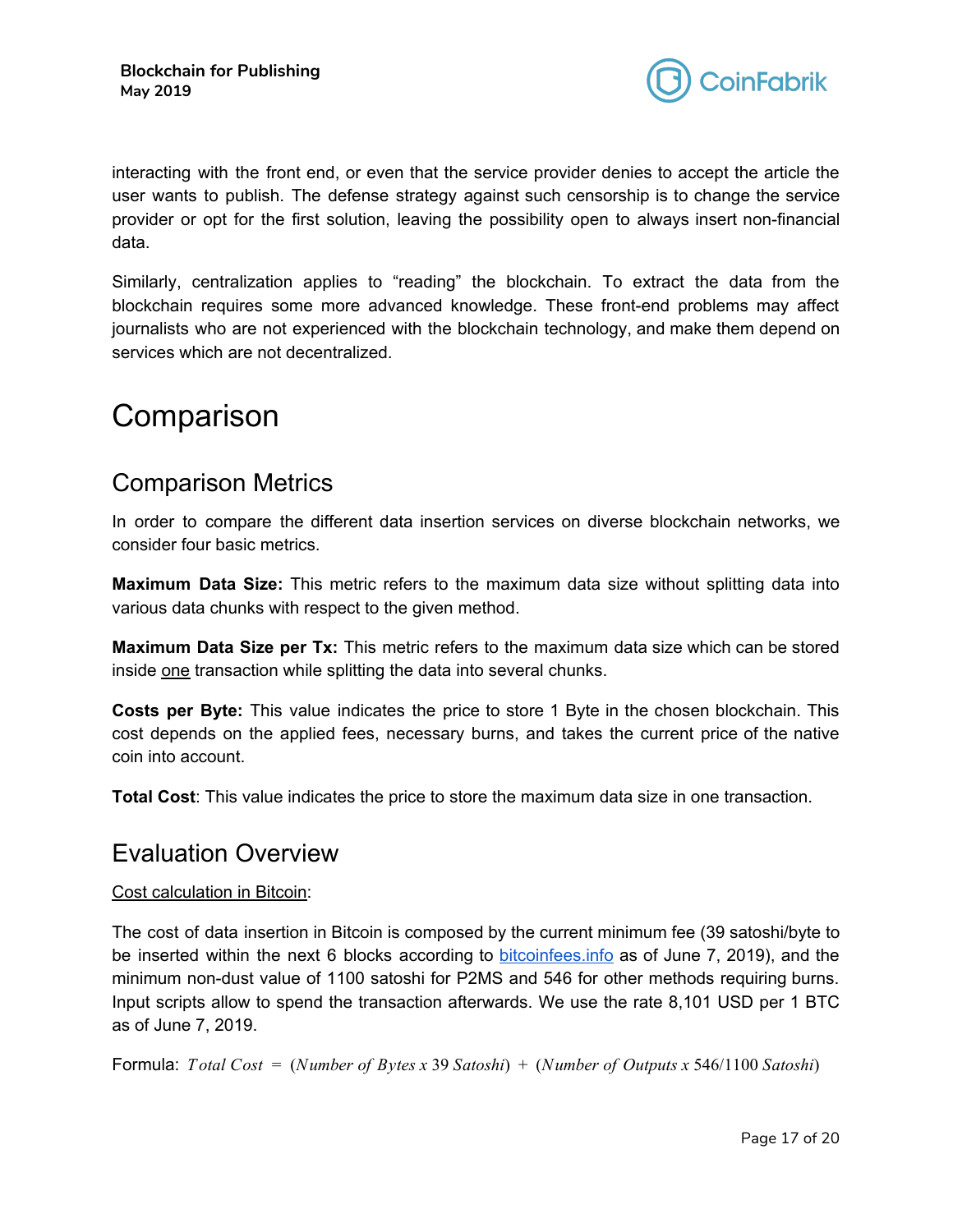

Data sizes of the scripts are shown in table 1 (cf. also table 3 in [1]).

Cost calculation in Ethereum:

#### Empty fallback function:

If you send the string as a parameter to a fallback function of a smart contract and the smart contract has an empty fallback function, you will have the following formula

#### Formula:

*Total*  $Cost = (Number of *Bytes* x 68 Gas + 21370 Gas) * GasValue$ 

Fallback function with event saving the address

You can always save the address of the sender in the header of the block by emitting an event in the fallback function of the smart contract with the purpose of indexing the address.

If you do that, you will have the following formula

*Total Cost* = (*Number of Bytes x* 68 *Gas* + 22530 *Gas*) \* *GasV alue*

For the following table we will assume that the Ether price is 242.51 and the gas price is 4 Gwei

| <b>Network</b> | <b>Type</b>                   | Max Size per Tx /<br><b>Max Data Size</b> | Total Cost in<br><b>BTC / USD</b> | Cost per Byte in<br>Satoshi<br>Gwei/<br><b>or</b><br><b>USD</b> |
|----------------|-------------------------------|-------------------------------------------|-----------------------------------|-----------------------------------------------------------------|
| <b>Bitcoin</b> | P <sub>2</sub> PK             | 85,280 bytes /<br>65 bytes                | 0.04606916 /<br>373.2             | 54.02/<br>0.00437                                               |
|                | P <sub>2</sub> PKH            | 58,680 bytes /<br>20 bytes                | 0.05499117 /<br>445.5             | 93.71/<br>0.00759                                               |
|                | OP Return                     | 80 bytes / 80 bytes                       | 0.00012363/<br>1.0                | 154.5/<br>0.0125                                                |
|                | P <sub>2</sub> M <sub>S</sub> | 92,624 bytes / 195<br>bytes               | 0.04918329 /<br>398.4             | 53.10/<br>0.004301                                              |
|                | P <sub>2</sub> SH             | 62,340 bytes /<br>$1,650$ bytes           | 0.072175389 /<br>584.7            | 115.78/<br>0.009379                                             |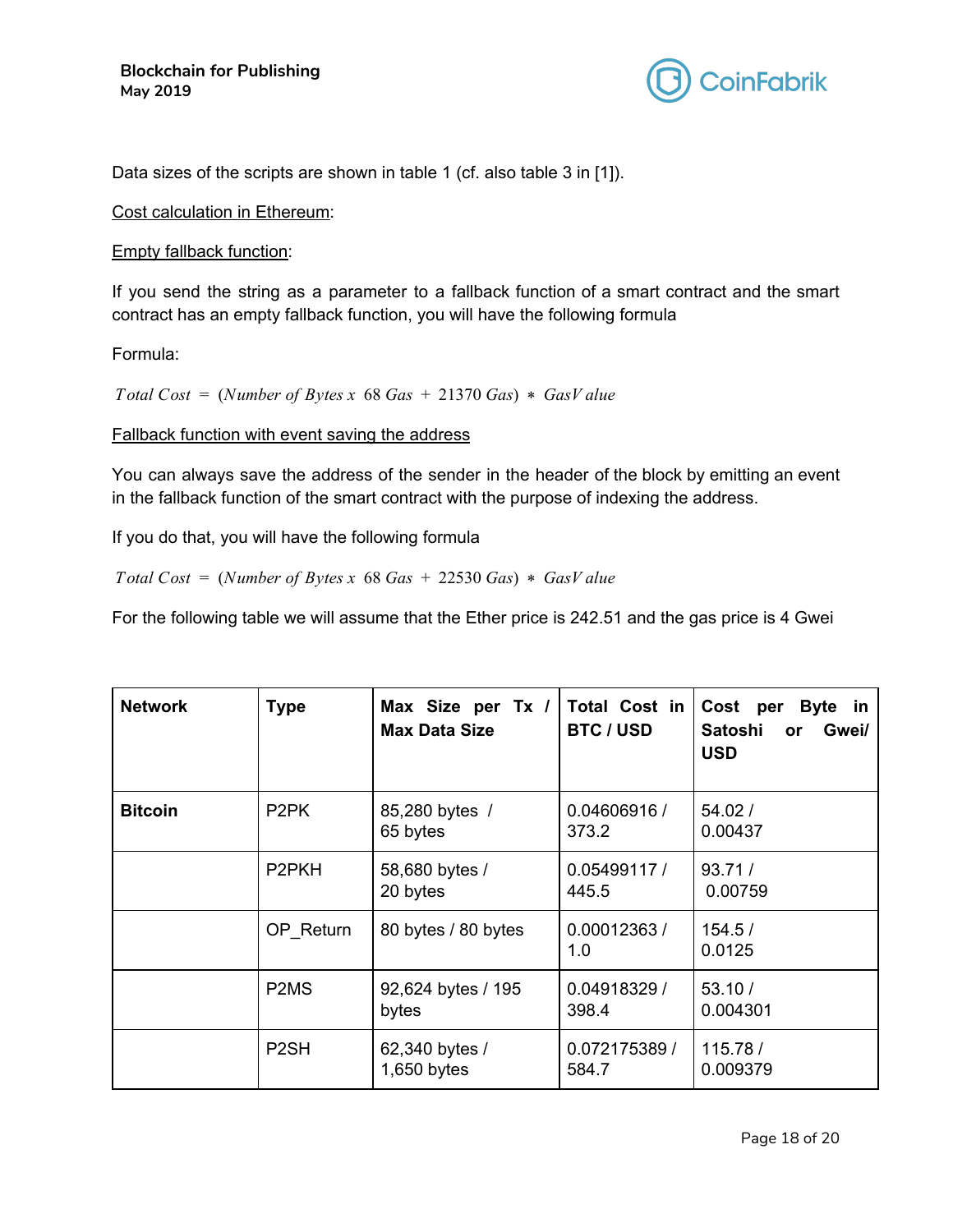

|                 | Data Drop                                 | 90,099 or 96,060 /<br>520 bytes     | 0.03982407 /<br>322.6      | 44.2 or 41.6 /<br>0.0036 or 0.0034                                                                                   |
|-----------------|-------------------------------------------|-------------------------------------|----------------------------|----------------------------------------------------------------------------------------------------------------------|
|                 | Data Hash                                 | 86,087 or 92,507 /<br>$1,529$ bytes | $\sim 0.03983$ /<br>322.65 | 46.27 or 43.06 /<br>0.0037 or 0.0035                                                                                 |
| <b>Ethereum</b> | Empty<br>fallback<br>function             | 117,332 bytes                       | 0.031999784 /<br>7.76      | 85480 Gwei per<br>transaction $+272$<br>Gwei per byte /<br>0.02 USD per<br>transaction +<br>0.000066 USD per<br>byte |
|                 | Fallback<br><b>Function</b><br>with Event | 117,315 bytes                       | 0.0319998/<br>7.76         | 90120 Gwei per<br>transaction $+272$<br>Gwei per byte /<br>0.02 USD per<br>transaction +<br>0.000066 USD per<br>byte |

# <span id="page-18-0"></span>**Critics**

The authors of [2] and [3] call the attention to the legal problems censorship-free and immutable news platform brings along. Publishing private content may contradict the right to forget, right of privacy (GDPR), and copyright regulations.

On the other hand, a truly censorship-resistant platform can help to bring controversial information to the surface and to start political discussions which might be banned immediately by powerful entities. It is the question of how much freedom is necessary for a society to evolve fairly and to progress into a new state (synthesis), without causing injury to the remaining members of the group.

Besides the legal concerns, there are also technical critics. The storage of fake addresses create irretrievable burn transactions which bloat the ledger size unnecessarily. The miners